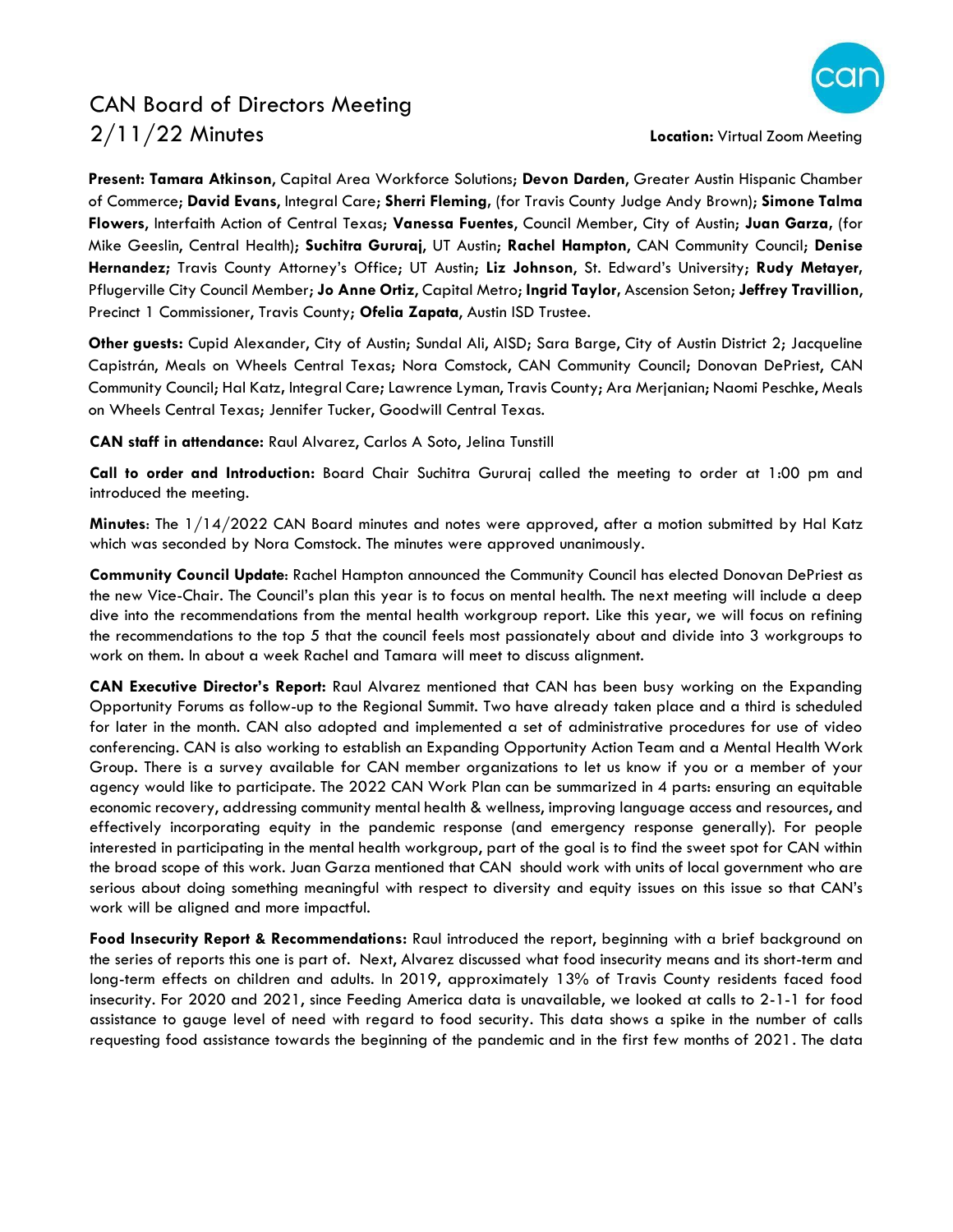seem to have stabilized at near pre-pandemic levels by October 2021. Food insecurity is primarily the result of economic inequities. In the absence of an immediate prospect of deep economic reform, government/charity approaches remain important. Our discussions helped identify sustainable local farming and gardening as having potential to enable improvements in people's access to good food.

Rachel Hampton continued with a discussion of the recommendations from the report. These include: calling on CAN partners to review their real estate holdings for unused, undeveloped plots of land of at least 1/4 acre to be made available for community farming; that the Office of Sustainability coordinate with other departments to push for full development of the land already reserved for community gardens, including in some innovative formats; job fairs connecting prospective laborers with farmers; paid agricultural internships for students; sponsoring minority farmer education; loans and grants to farmers; supports for home and community gardeners and organizations; coordinating volunteer opportunities for CAN Partner employees to provide labor assistance to community farms; coordinating with homeless liaison staff to identify opportunities to allocate living space in exchange for labor at on-site community gardens; that CAN school district, community college, and university partners offer classes and training in agriculture; that school district incorporate food distribution into parent and community events; and information sharing by school district partners and Capital Metro about available resources and events.

Donovan DePriest, CAN Community Council Vice Chair and Director of Food Sourcing at the Central Texas Food Bank, provided an overview of the benefits of urban farming for low-income residents and people living in food deserts. Ofelia Zapata, AISD Trustee, mentioned that increasing access to farmers markets is a great idea, but we also need to ensure that farmers markets that have already been established continue to serve communities, such as the one at Mendez Middle School. She also mentioned several other programs that were very popular but are not available anymore due to circumstances such as the COVID-19 pandemic. Donovan added that one thing the group realized throughout the process of preparing and writing the report is that continued access is especially important. There are plenty of available plots to plant community gardens, but many of the folks interested are not able to get through the red tape barring their access. Councilmember Fuentes mentioned that another important component of community gardens is some way to promote continuity once a garden is established. Sometimes gardens get established and see years of success, while others fizzle out. Creating that community leadership that keeps the momentum going should also be an area of focus.

**2022 CAN Priority Issues - Conversation on Mental Health:** Raul Alvarez provided a brief introduction to the topic explaining how it was already an issue before it became exacerbated by the COVID-19 pandemic. He introduced two guest speakers from Meals on Wheels and Goodwill Central Texas that have address mental health and wellness as part of their service delivery. Jacqueline Capistrán and Naomi Peschke introduced themselves for Meals on Wheels Central Texas. Jacqueline continued with an overview of the work Meals on Wheels does, which goes much farther than home delivery of meals. Meals on Wheels, in addition to assessing participants for their home delivery service, also asks a series of questions related to mental health. Part of the goal of their work is to break down the stigma associated with mental health and raise awareness about issues related to mental health. Clients can also be connected to mental health services for which they may qualify or find useful to address their situation. The rapport that Meals on Wheels team members develop with clients is also conducive to the client's openness to talk about mental health issues they may be experiencing. Naomi Peshke discussed the Care Services Team, which engages in intensive case management on cases that require a higher level of resources than the average case. She mentioned a program that connects clients to telehealth services, operated in partnership with Dr. Namkee G. Choi of the Steve Hicks School of Social Work at the University of Texas. These services are limited to clients 50 or above with mild to moderate symptoms. More severe cases are referred outside of the agency.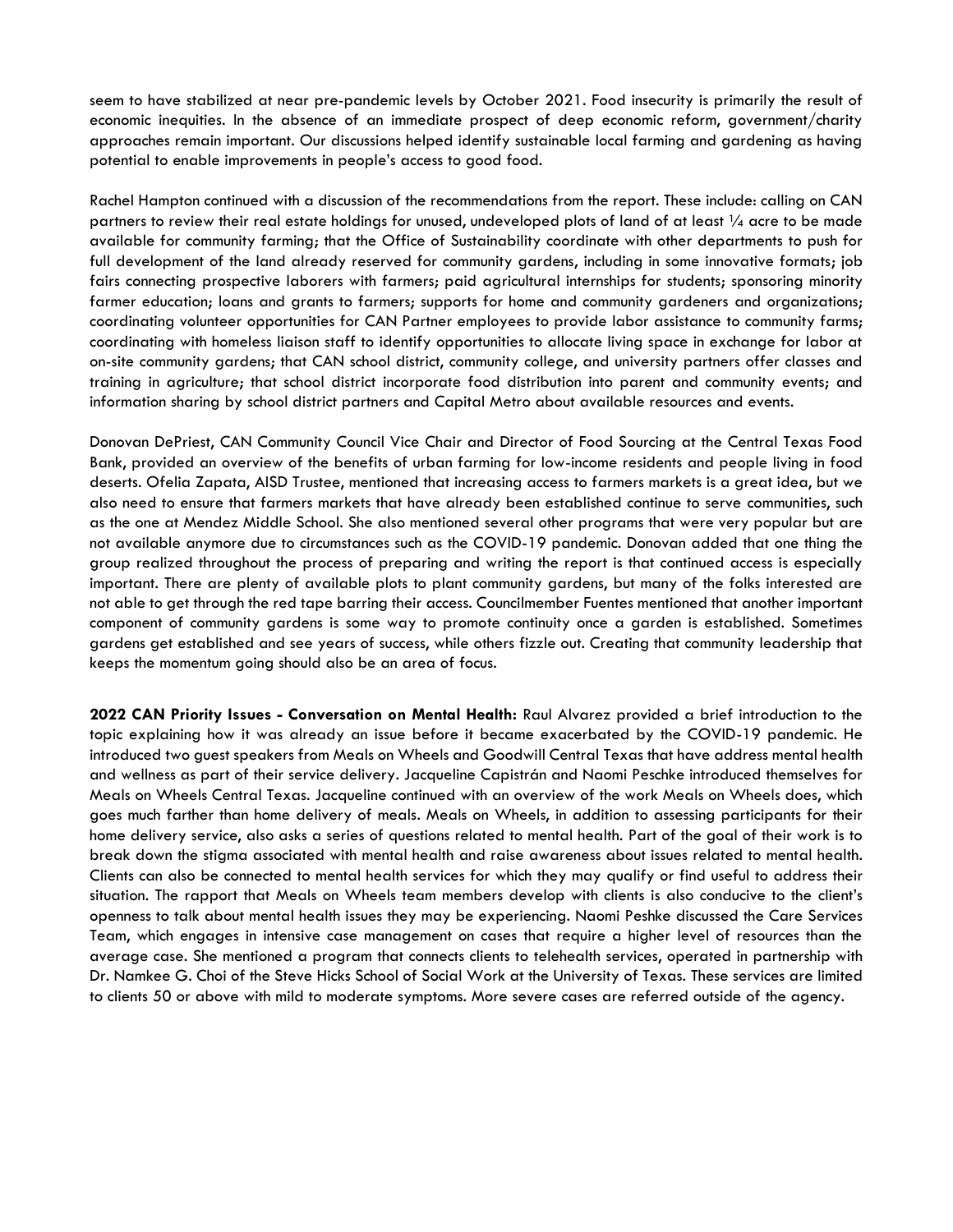Jennifer Tucker, Chief Mission Officer for Goodwill Central Texas, briefly mentioned Goodwill's mission. She continued with an overview of the work they do in the arena of mental health. Goodwill provides free mental health services to all their team members free of charge. They also have a team of navigators and coaches that helps to connect people to basic needs. Goodwill has been working at the intersection of mental health and basic needs to ensure their workforce is supported. Jennifer mentioned how these needs have changed throughout the past two and a half years of the COVID-19 pandemic. Currently the needs greatly outweigh what they can provide. To help mitigate that, they brought in a 3<sup>rd</sup> party Employee Assistance Program to help with virtual services as well. However, they found that folks would rather wait to talk to somebody that they've previously met or met through an introduction or mutual acquaintance instead of cold calling a number. Goodwill also found it has helped with employee engagement and job satisfaction.

Tamara Atkinson added that while carry-out the item in the workplan about expanding equitable economic recovery and talk more about workplace environment, the issue of mental health will continue to be an important theme. We need to make sure that we weave together the priorities of CAN into these topical areas so that they are seen as the complex, interconnected, intertwined topics that they are.

**Update on Measures to Mitigate Evictions:** Lawrence Lyman, Travis County Health & Human Services Research & Planning Division Director mentioned that the Commissioner's Court has been highly focused on this issue throughout the pandemic with initiatives such as rental assistance. In looking at the 5 recommendations, the County has provided emergency rental assistance for a long time now. Some sources of funds that were essential throughout the pandemic have since become exhausted. Their current focus is to restart their County funded rental assistance program in an expanded capacity. Because the work they do as an agency is limited by state-level legislation, funding this and other initiatives like it will be a challenge. The County has also been involved in several initiatives related to eviction prevention. From the beginning of the pandemic, the Justice of the Peace court partnered with volunteer legal services in a pilot project to bring pro-bono attorneys into the eviction process to represent tenants who are facing eviction. There are ongoing conversations and monitoring to determine if these services can be expanded. In the meantime, the court has approved investments to expand services through Austin Tenants Council and Texas Rio Grande Legal Aid. The next two recommendations (right to council and eviction shield) are less clear in how the County may support them, in part due to potential legal restrictions.

Sherri Fleming added that another part of the conversation about what the County can and cannot do has to do with relationships. We know that the relationship between the tenant and the landlord is an important factor weighing on the outcome of whether a person ends up being evicted or not. In talking with landlords throughout the pandemic, much of their frustration is related to tenants that may not respond to them or sign up for assistance after being notified of available programs/resources. Better landlord-tenant relationships help better connect households with better resources, whether it's assistance when families are struggling or mediation (informal and formal). It can also help develop a better understanding of the rights of the landlord as it relates to their property, as well as the role of landlords in understanding some of the challenges that families face and how to work together better to help individuals maintain their housing. Commissioner Travillion added that HHS and the team introduced "navigators," individuals that meet people, who may not have the time or capacity to navigate the system on their own, to mediate and advocate for them and help shift the balance in their favor. These tie into the  $5<sup>th</sup>$ recommendation, the one-stop-shop idea, which alludes to the interconnectedness of the recommendations. The County has several initiatives to coordinate and co-locate services across systems, but there is still much work to be done and many constraints as to how it may be carried out.

Cupid Alexander, Assistant Director of the City of Austin Housing and Planning Department, began by revisiting some of the details of the eviction process to make sure we have a common understanding and vocabulary to better understand and work on the issue. Alexander mentioned the different kinds of notices (24-hr, 72-hr, and no cause), Forced Entry Detainers, market pressures (including the impact of affordability & subsidization on vulnerable